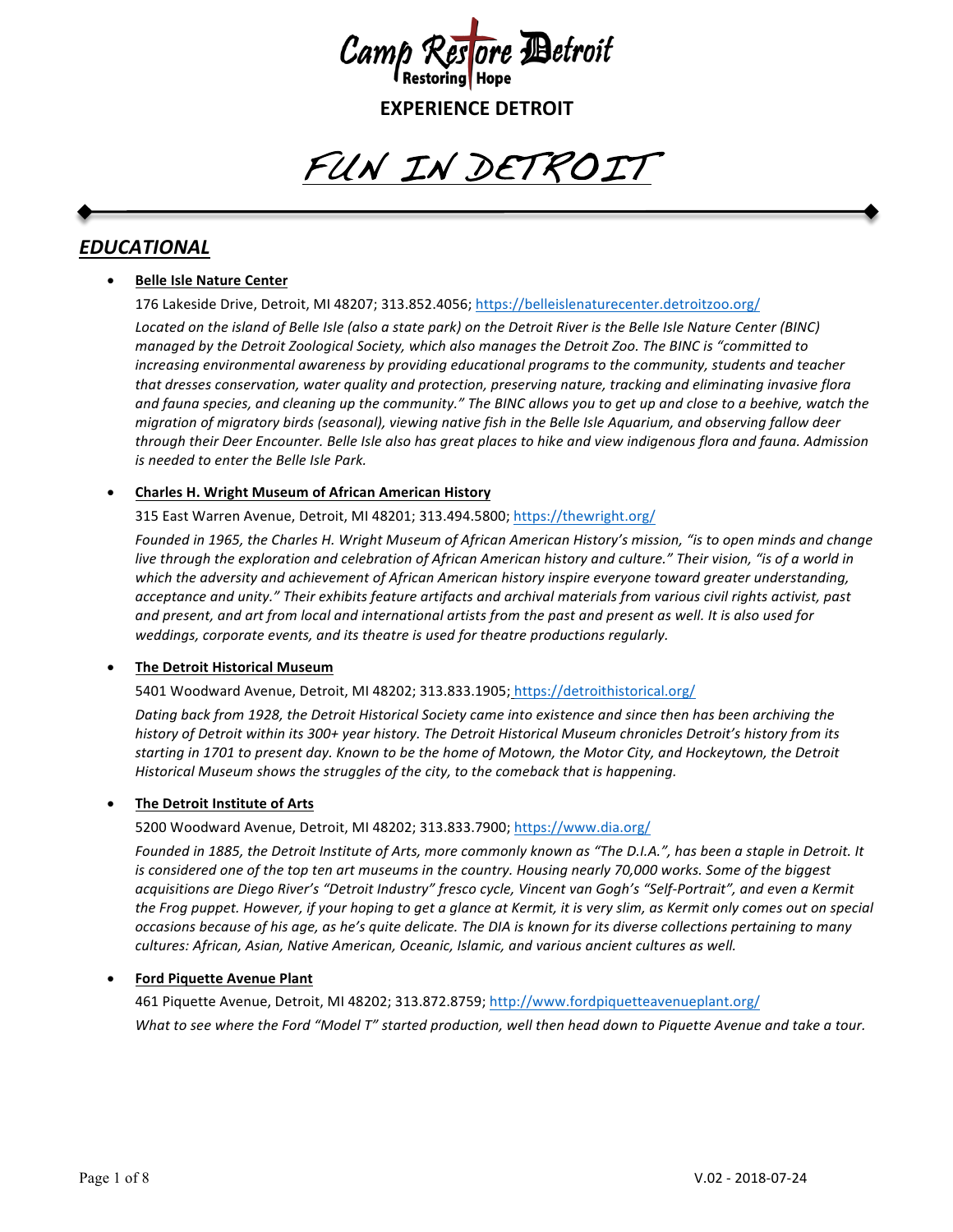

FUN IN DETROIT

## • **Fort Wayne Detroit**

6325 West Jefferson, Detroit, MI 48209; https://www.historicfortwaynecoalition.com/

Completed in 1851, Fort Wayne "would be a critical defense point for Michigan while Britain tried to spread its *territory* into Canada after the decades that followed the War of 1812. It would become a primary induction center *for Michigan troops entering battle in every U.S. conflict from the Civil War to Viet Nam.* 

#### • **Michigan Science Center**

5020 John R. Street, Detroit, MI 48202; 313.577.8400; http://www.mi-sci.org/ Want to get your science game on? Then check out the Michigan Science Center!

#### **The Motown Museum (A.K.A "Hitsville U.S.A.")**

2648 West Grand Boulevard, Detroit, MI 48208; 313.875.2264; https://www.motownmuseum.org/

*Motown Sound! Berry Gordy! If these phrases sound familiar, you will enjoy this Detroit home. The Motown Museum (A.K.A. Hitsville USA) is where Berry Gordy lived and recorded hits! Stop in and walk down memory lane and learn about the history of Motown!* 

#### **Museum of Contemporary Art Detroit**

4454 Woodward Avenue, Detroit, MI 48201; 313.832.6622; https://mocadetroit.org/

Started in 1995, the Museum of Contemporary Art Detroit's (a.k.a MOCAD) mission "is where adventurous minds *encounter the best in contemporary visual, literary, music, and performing arts. A responsive center for diverse* audiences, MOCAD presents art the contextualizes, interprets, educates and expands culture, pushing us to the edges *of contemporary experience."*

#### • **Outdoor Adventure Center**

1801 Atwater Street, Detroit, MI 48207; 844.622.6367; http://www.michigan.gov/oac/

The Outdoor Adventure Center (OAC) gives you a chance to get a taste of the Michigan outdoors without leaving the city of Detroit. At the OAC, you can understand how the Department of Nature Resources manages all of Michigan's state parks, forests, wildlife, and fish. You can hop on a real airplane and get your hands on a number activities as *you learn about the state of Michigan.*

#### • **Preservation Detroit**

#### http://preservationdetroit.org/

*If* you really want to see Detroit, new and old, then taking a walking tour to see the architecture in Downtown, *Midtown/Cultural Center, and Eastern Market. Learn also about their goal about the preservation of Detroit as well.* 

#### **Wayne State University Planetarium**

4841 Cass Avenue (Located in the Old Main Building [Has a clock tower], room 0209), Detroit, MI 48202; 313.577.6455; https://planetarium.wayne.edu/

Looking for a good planetarium show? Then stop by Wayne State University's Planetarium for free public shows.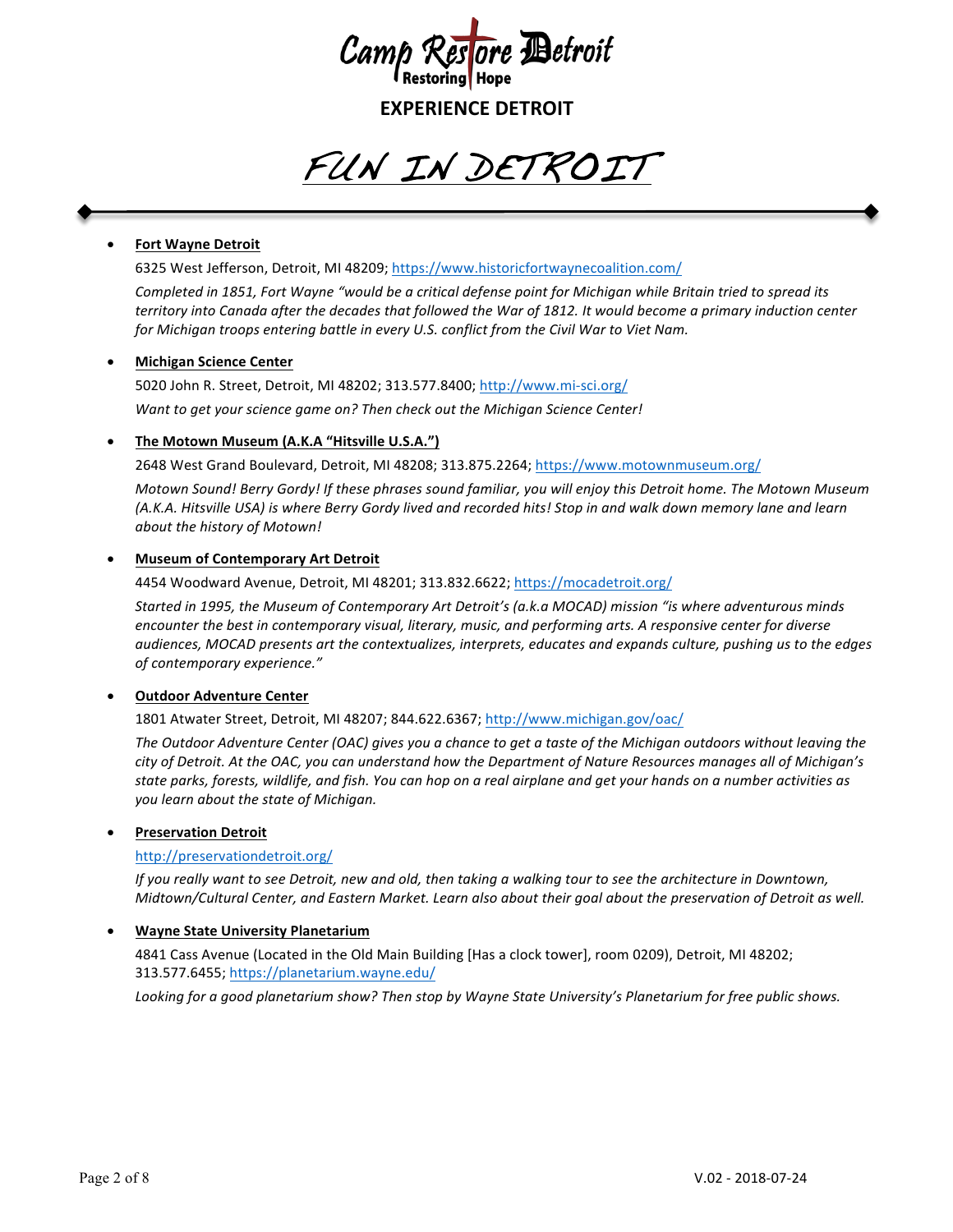

FUN IN DETROIT

# *ENTERTAINMENT*

## • **Bonstelle Theatre**

3424 Woodward Avenue, Detroit, MI 48201; 313.577.2972; http://theatreanddance.wayne.edu/

As one of the oldest theatres in Detroit, the Bonstelle Theatre is one of the best places for family entertainment. It is the largest theatre for the Department of Theatre and Dance at Wayne State University, seating 1,173 patrons. This *is* where the undergrad students learn their craft. It has been used as a Jewish synagogue, theatre, and film theatre.

## • **Comerica Park**

2100 Woodward Avenue, Detroit, MI 48201; http://www.olympiaentertainment.com/venues/detail/comerica-park Events: https://www.ticketmaster.com/Comerica-Park-tickets-Detroit/venue/65604

The home of Detroit's professional baseball team, the Detroit Tigers. Comerica Park also functions, during the warmer months, as a concert venue. So, take in a game, see if your favorite artist is touring, or simply go and see it! Don't forget to ride the carousel!

## **Detroit Opera House**

1526 Broadway, Detroit, MI 48226; 313.237.7464; http://www.michiganopera.org/

*One* of the largest stages in Detroit, this 2,700-seat venue is a popular venue for lots of touring shows. It is also, *however, the home of the Detroit Opera.* 

## **Detroit Public Theatre**

Max M. & Marjorie S. Fisher Music Center, 3711 Woodward Avenue, Detroit, MI 48201; 313.576.5111; http://www.detroitpublictheatre.org/

The Detroit Public Theatre offers the experience of new plays that "illuminates the thrills, joys, and challenges of our shared human experience". It is also the home-base for the amazing Shakespeare In Prison, which brings the words of *William* Shakespeare to female inmates that are currently and past incarcerated in prison to help them connect with the rest of community.

## **Detroit Repertory Theatre**

13103 Woodrow Wilson, Detroit, MI 48238; 313.868.1347; http://www.detroitreptheatre.com/

Founded in 1957, the Detroit Repertory Theatre seats 194 patrons and is one of the few professional repertory *theatres in Detroit that mostly produces straight plays.* 

## **Detroit Symphony Orchestra**

Max M. & Marjorie S. Fisher Music Center, 3711 Woodward Avenue, Detroit, MI 48201; 313.576.5111; https://www.dso.org/

One of Detroit's socialite locales, the 2,014-seat venue of Orchestra Hall, is the center of classical music for the Detroit area.

## • **Fisher Theatre**

3011 W. Grand Boulevard, Detroit, MI 48202; 313.872.1000; https://www.broadwayindetroit.com/contactus/fisher-theatre-general-info

*One of the more smaller venues in Detroit, the Fisher Theatre seats 2,089 patrons and mostly accommodates touring shows. It is housed in the beautiful Fisher building.*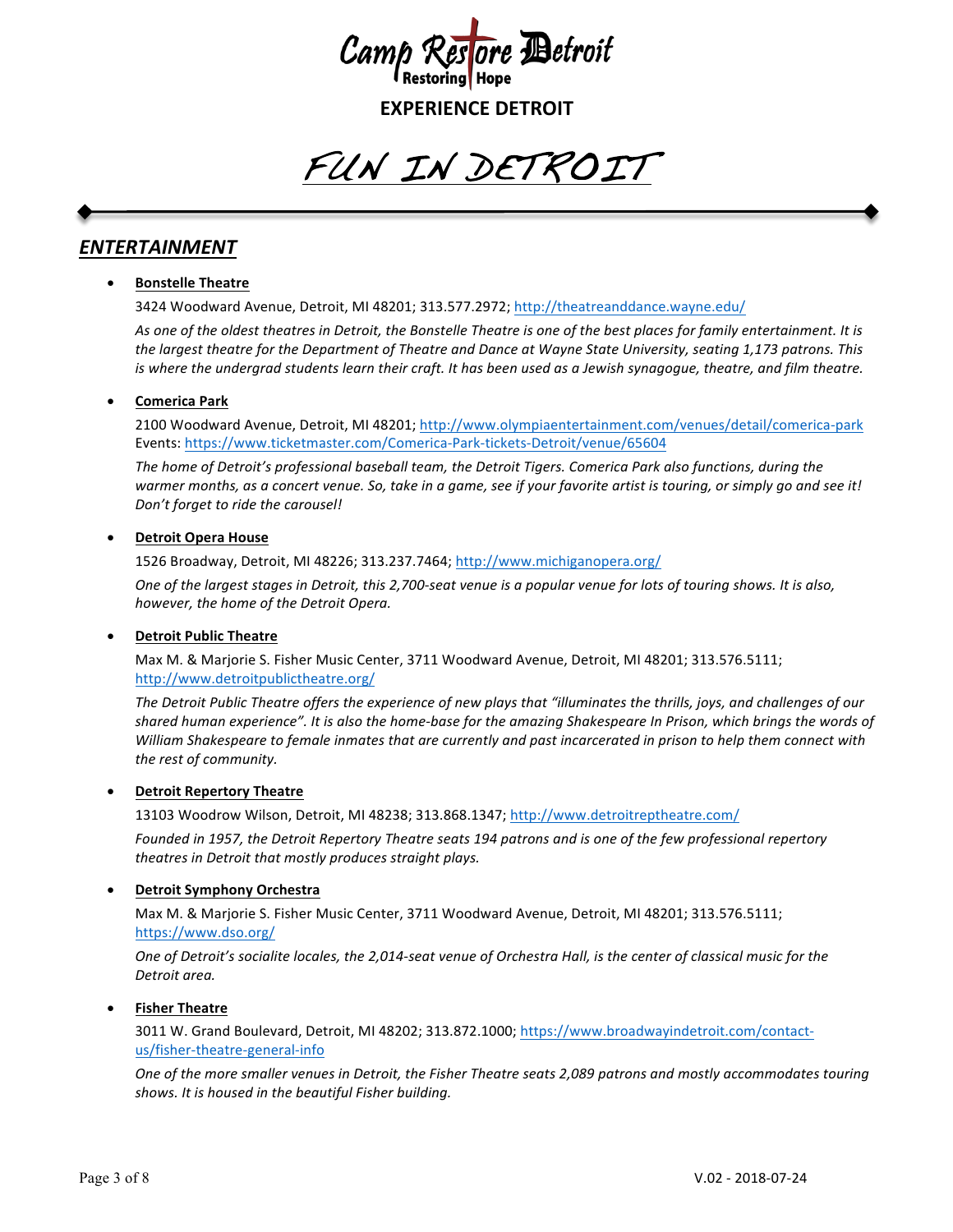

FUN IN DETROIT

## • **Ford Field**

2000 Brush Street, Detroit, MI 48226; https://www.fordfield.com/ The home of Detroit's professional football *team,* the Detroit Lions. Ford Field also functions as a concert venue. So, take in a game, see if your favorite artist is touring, or simply go and see it!

## • **Fox Theatre**

2211 Woodward Avenue, Detroit, MI 48201; 313.471.3200; http://foxtheatredetroit.net/

The largest theatre in Detroit, the Fox Theatre seats 5,174 patrons and is mainly a touring venue. It is also one of the *more beautiful theatres to look at!* 

## • **Hilberry Theatre**

4743 Cass Avenue, Detroit, MI 48201; 313.577.2972; http://theatreanddance.wayne.edu/

The Hilberry Theatre is one of the best places for family entertainment. It is the second largest theatre for the *Department of Theatre and Dance at Wayne State University, seating 1,173 patrons. This is where the graduate* students learn their craft. It is also one of the few graduate repertory theatres in the country.

## • **Little Caesars Arena**

2645 Woodward Avenue, Detroit, MI 48201; http://www.olympiaentertainment.com/venues/detail/little-caesars-arena

The home of Detroit's professional hockey team, the Detroit Redwings and basketball team, the Detroit Pistons. Little *Caesars Arena also functions as a concert/touring show venue. So, take in a game, see if your favorite artist is touring, or simply go and see it!*

## • **Majestic Theatre**

4140 Woodward Avenue, Detroit, MI 48201; 313.833.9700; http://majesticdetroit.com/

The Majestic Theatre is one of the most premier venues for listening to live music. Lots of professional artists have performed on its stage. See if your favorite artist might be performing when you come into town.

## • **Studio Theatre**

4743 Cass Avenue, Detroit, MI 48201; 313.577.2972; http://theatreanddance.wayne.edu/

Located in the basement of the Hilberry Theatre, the Studio Theatre is one of the best places for family *entertainment.* It is the smallest theatre for the Department of Theatre and Dance at Wayne State University, seating *112* patrons. This is where the undergraduate and graduate students learn their craft. It is used for new works and *mostly by the undergraduate students.* 

# *SEASONAL EVENTS*

**• America's Thanksgiving Day Parade** – Along Woodward Avenue https://theparade.org/americas-thanksgiving-parade/parade-info/ *Cruising along Woodward Avenue, and a treat for anyone, America's Thanksgiving Day Parade is a tradition and* spectacle for so many Detroiters during the month of November.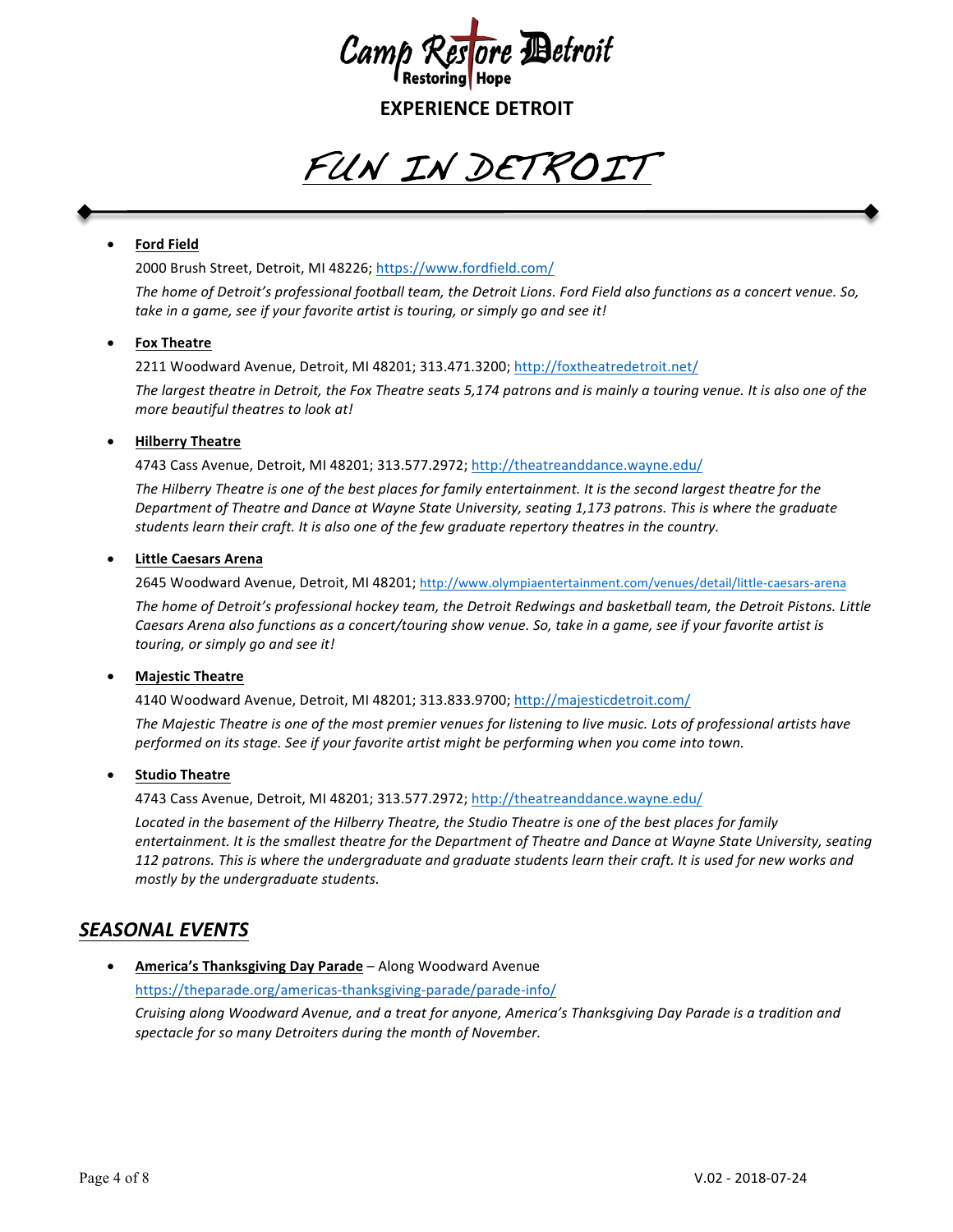

FUN IN DETROIT

## • **Dally in the Alley**

Perimeter of 2<sup>nd</sup> Avenue, 3<sup>rd</sup> Avenue, W. Hancock St., & W. Forest Avenue; Detroit, MI 48201; https://dallyinthealley.com/

Located mainly on the streets of Forest Avenue & Hancock Street, Dally in the Alley is Detroit's largest annual *community festival.* It gives a variety of music, the arts, performances, music, and food. This festival usually happens *on the first Saturday after Labor Day.*

## **Detroit Grand Prix** – On Belle Isle Park

#### http://detroitgp.com/

*If* you're a car racing junkie, then the Detroit Grand Prix is for you. Usually held on the month June, this is a race you *don't want to miss!*

## **Detroit Jazz Festival** – Located at Hart Plaza & Campus Martius

## http://www.detroitjazzfest.org/

*If* you want to get your groove on, then the Detroit Jazz Festival on Hart Plaza and Campus Martius is for you. Usually *held* on late August to early September. It is a premiere time to catch some great jazz.

## • **Ford Fireworks**

Downtown Detroit along the Detroit River; https://theparade.org/ford-fireworks/rooftop-party/

*If* you find yourself in Detroit around late June, then you must head down to the Detroit River for the annual Ford *Fireworks. A spectacle and tradition for everyone!*

## **Movement Electronic Music Festival**

Hart Plaza, 1 Hart Plaza, Detroit, MI 48226; http://movement.us/

*If* you want to listen to a different kind of sound, then try the Movement Electronic Music Festival in Hart Plaza. The *festival usually is around late May and is totally devoted to the style of electronic dance music. A different experience for everyone!*

#### **North American International Auto Show**

Cobo Center, 1 Washington Boulevard, Detroit, MI 48226; https://naias.com/

*Started in 1907 as the Detroit Area Dealer Association, the North American International Auto Show is world renown* and is a mecca for automobile enthusiast around the world. This fun, innovative, and awe inspiring event usually takes place in mid to late January at Cobo Center, but you should always check their website for exact dates. On July 23, 2018, it was announced that the North American International Auto Show would move from the month of January to the month of June in the year 2020. In this way, exhibits would now be able to be viewed outside than *solely indoors.*

## *SHOPPING*

## • **Henry the Hatter**

2472 Riopelle, Detroit, MI 48207; 313.962.0970; https://www.henrythehatterdetroit.com/

*With* a history dating back to 1893, Henry the Hatter is the oldest hatter store in the United States. Whether you're *due for a fancy new hat or you just want to see some nice pieces of art, check out Harry's.*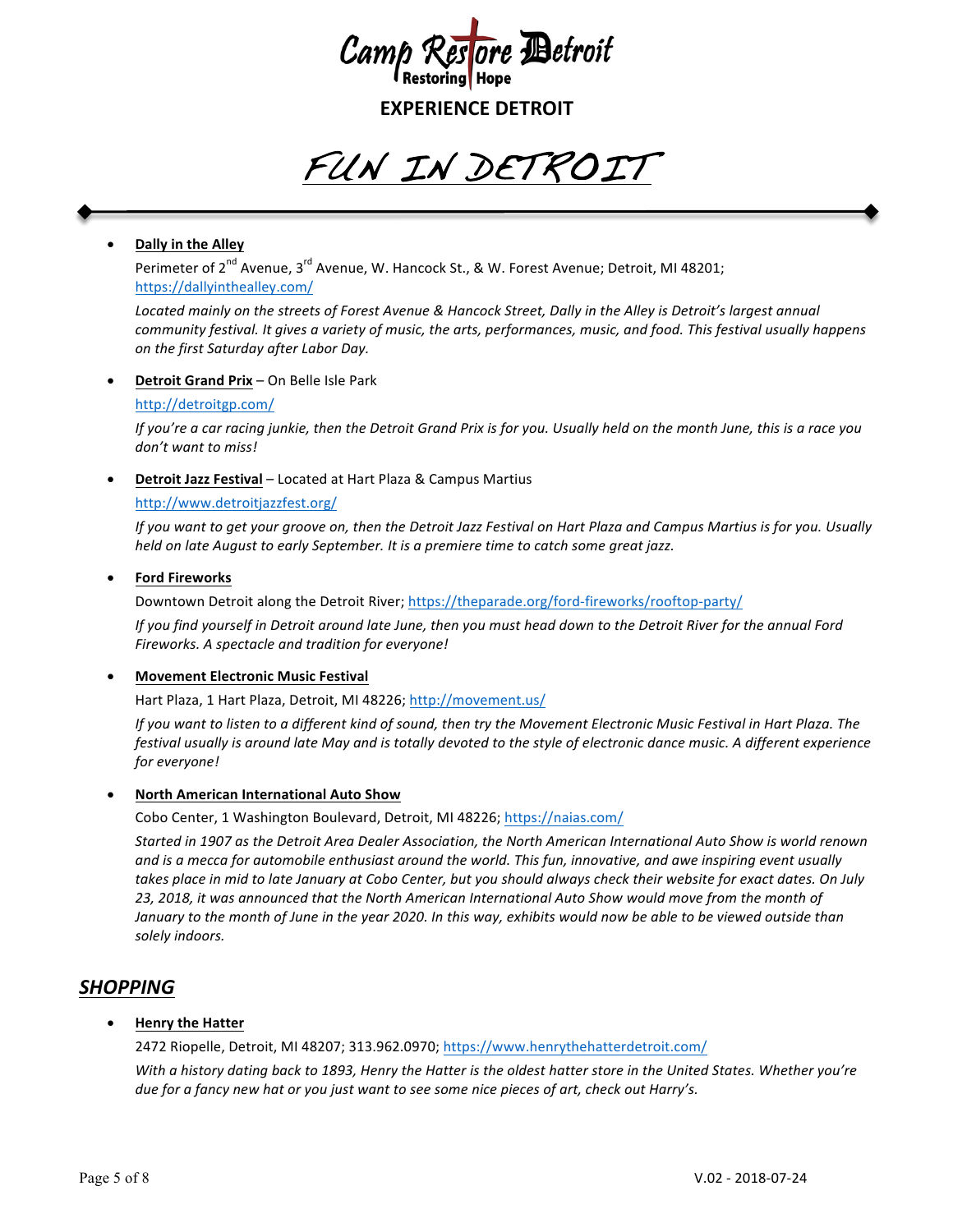

FUN IN DETROIT

## • **John K. King Used & Rare Books**

901 W. Lafayette, Detroit, MI 48226; 313.961.0622; http://www.kingbooksdetroit.com/

It's the largest used and rare book store in the state of Michigan. Dating back since the 1970s, John K. King is a hub *for bibliophiles and book enthusiasts alike. With four floors with various topics on each, you can get lost in all the wonder, history, and fiction at your fingertips.* 

## • **Pewabic Pottery**

10125 E. Jefferson Avenue, Detroit, MI 48214; 313.626.2000; http://www.pewabic.org/

Founded in 1903, founder, Mary Chase Perry Stratton, changed how contemporary pottery looked with her new glazing techniques. All of their pottery is made by hand. They offer guided tours, demonstrations, and also their *pottery is available for purchase.*

## • **Shinola**

441 W. Canfield, Detroit, MI 48201; 313.285.2390; https://www.shinola.com/

Founded in 2011, Shinola is the premier place to purchase a watch, leather, or a bicycle. Yes, you read that right, even a bicycle. All their products are made by hand, in house. While their products are a bit pricey, but pretty to look at, *you* can't help but going in to browse.

## *SIGHTS*

#### • **Campus Martius Park**

800 Woodward Avenue, Detroit, MI 48226; 313.566.8550; http://downtowndetroitparks.com/parks/Campus-Martius

*Encompassing nearly three city blocks, Campus Martius Park is in the immediate downtown community and* surrounded by wonderful restaurants. It is a place to sit and enjoy the beauty of Downtown Detroit, the fountain, *landscaping, and gardens. The park also has some historical points of interest. There is a lot happening at Campus Martius.* Go online to DowntownDetroitParks.com to check out the many free events at this park, programs, and other amenities for you and your team to enjoy.

#### **Detroit Riverfront**

## http://www.detroitriverfront.org/

*Consisting* of nearly five miles is the Detroit Riverfront. From Campus Martius Park you can walk southeast on *Woodward for about three blocks to Hart Plaza. Along the way, you may will see the Spirit of Detroit, a large chess* set, seasonal activities on Woodward Ave., the "fist" (a tribute to Joe Lewis), artwork, other monuments, historical *markers, the waterfront, and just a beautiful view of Detroit. Campers have enjoyed these downtime activities.* 

#### **Detroit People Mover**

#### https://visitdetroit.com/profile/detroit-people-mover/; Map: http://www.thepeoplemover.com/map.html

*Moving around nearly 3 miles of track in downtown Detroit, the Detroit People mover is a conventional form of* transportation in the center of town. It costs \$0.75 to ride and there are 13 stops. It even can even get to and from *the QLine to go down Woodward Avenue from Grand Circus.*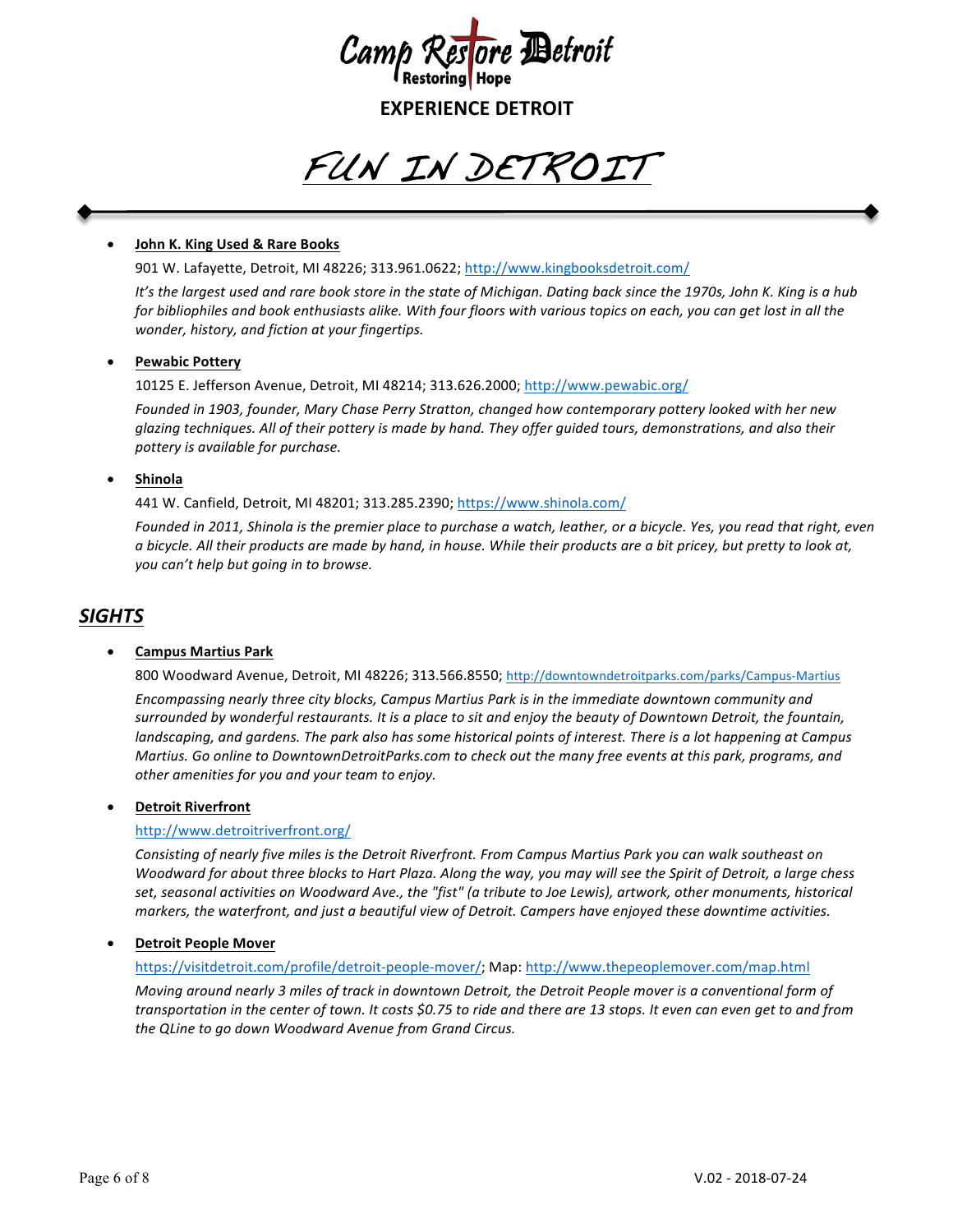

FUN IN DETROIT

## • **Eastern Market**

#### https://www.easternmarket.org/

Encompassing nearly a half square mile off of the Fisher Freeway and I-75, Eastern Market has been around since the 1800s. It has become a cornerstone of offering fresh and nutritious foods and helping to develop close relationships with others. Here you can find locally grown produce and some wonderful eateries.

## **Fisher Building**

3011 W. Grand Boulevard, Detroit, MI 48202; 313.872.1000; http://thefisherbuilding.com/

One of the oldest buildings in Detroit and one of the most beautiful. The building current houses the Fisher Theatre and has offices for the Detroit Public Schools, the Girl Scouts of Southeastern Michigan, Children's Hospital of *Michigan Foundation, and the City Bakery. Tours are available!* 

## **The QLine**

From Grand Boulevard to Congress Street; https://qlinedetroit.com/;

Map: https://drive.google.com/file/d/0B6p5kZzKRHCBeW9SVTU5RDhvZ0U/view

*Completed in May of 2017, the QLine is the newest form of transportation in downtown Detroit. It runs from Grand Boulevard to Congress Street. It has a total of 20 stops. For a 3-hour pass its \$1.50, for a 3-hour pass for seniors and* disabled individuals is \$0.75, for a day pass its \$3.00. The nearest stop for the Detroit People Mover is at Grand *Circus.*

## **Spirit of Detroit**

2 Woodward Avenue, Detroit, MI 48226; https://detroithistorical.org/learn/encyclopedia-of-detroit/spirit-detroit

*If* you ask someone what they think what icon represents the city of Detroit, the first thing that may come to mind is the Spirit of Detroit. Commissioned in 1955, this 26-foot sculpture was the largest bronze statue of its time since the *time* of the Renaissance. It is also known for wearing the home jerseys of Detroit's sports teams when they get into *the playoffs.*

## *SPORTS*

## **Detroit Lions - Football**

Ford Field, 2000 Brush Street, Detroit, MI 48226; 313.262.2222; http://www.detroitlions.com/

*Originally* the Portsmouth Spartans in Portsmouth, Ohio, the team was purchased in 1934 and relocated to Detroit in *1934. They have won four NFL championships (1935 – Western Division; 1952 – National Conference; 1953 & 1957 – Western Conference).* Sadly, the Lions have not yet had the opportunity to play in, nor win, a Super Bowl. The Lions *currently play at Ford Field.*

#### • **Detroit Pistons – Basketball**

Little Caesars Arena, 2645 Woodward Avenue, Detroit, MI 48201; http://www.nba.com/pistons/

Founded as the Fort Wayne (Zollner) Pistons in Fort Wayne, Indiana in 1941. The team was moved to Detroit in 1957 and the name later changed to the Detroit Pistons. While in Detroit, they have won three NBA championships (1989, 1990, and 2004); seven conference titles (Western: 2 [1955 & 1956), Eastern: 5 [1988, 1989, 1990, 2004, 2005]); and *nine division titles (1988, 1989, 1990, 2002, 2003, 2005-2008). The Pistons currently play at Little Caesar's Arena.*